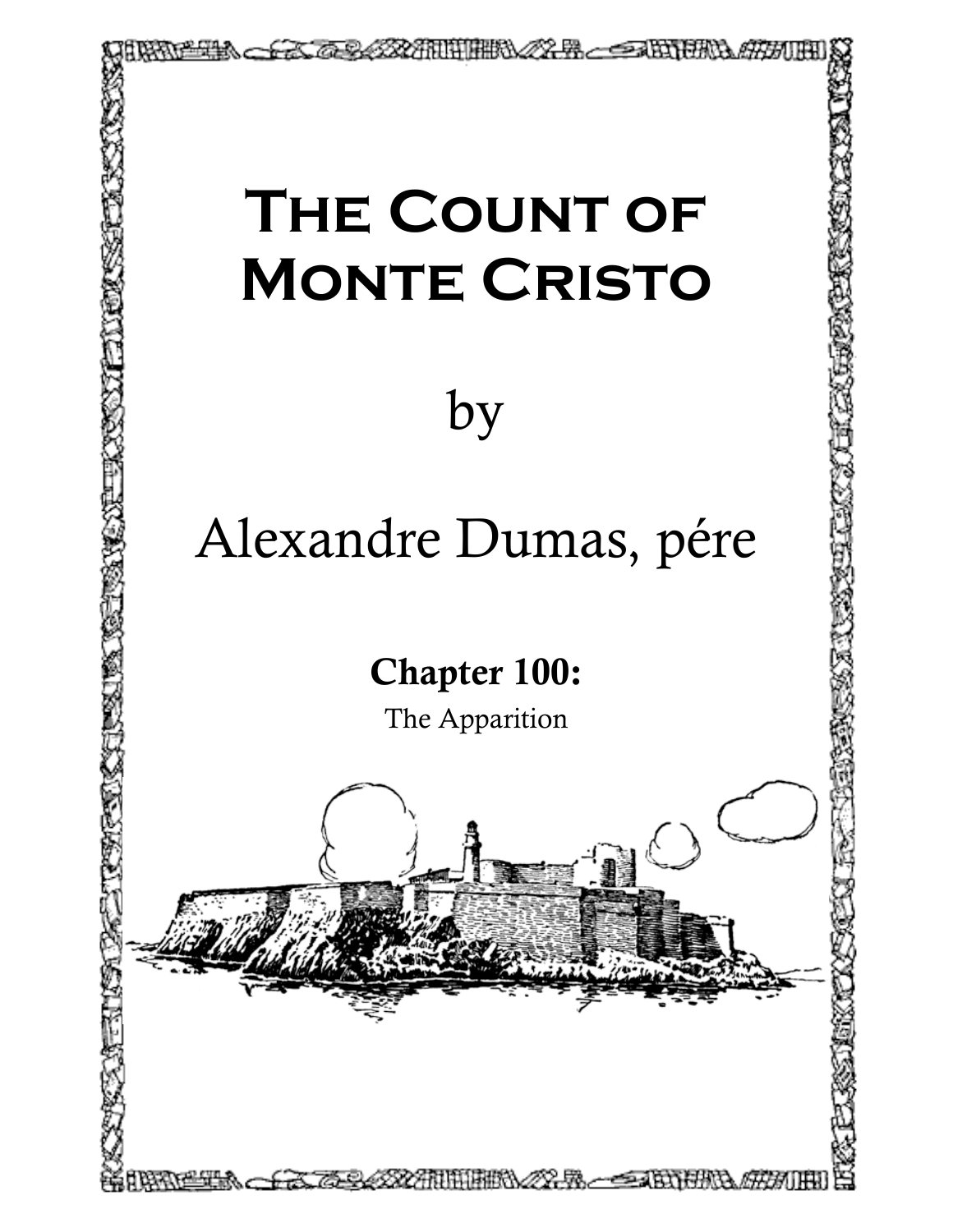As the procureur had told Madame Danglars, Valentine was not yet recovered. Bowed down with fatigue, she was indeed confined to her bed; and it was in her own room, and from the lips of Madame de Villefort, that she heard all the strange events we have related,—we mean the flight of Eugenie and the arrest of Andrea Cavalcanti, or rather Benedetto, together with the accusation of murder pronounced against him. But Valentine was so weak that this recital scarcely produced the same effect it would have done had she been in her usual state of health. Indeed, her brain was only the seat of vague ideas, and confused forms, mingled with strange fancies, alone presented themselves before her eyes.

During the daytime Valentine's perceptions remained tolerably clear, owing to the constant presence of M. Noirtier, who caused himself to be carried to his granddaughter's room, and watched her with his paternal tenderness; Villefort also, on his return from the law courts, frequently passed an hour or two with his father and child. At six o'clock Villefort retired to his study, at eight M. d'Avrigny himself arrived, bringing the night draught prepared for the young girl, and then M. Noirtier was carried away. A nurse of the doctor's choice succeeded them, and never left till about ten or eleven o'clock, when Valentine was asleep. As she went down–stairs she gave the keys of Valentine's room to M. de Villefort, so that no one could reach the sick–room excepting through that of Madame de Villefort and little Edward.

Every morning Morrel called on Noirtier to receive news of Valentine, and, extraordinary as it seemed, each day found him less uneasy. Certainly, though Valentine still labored under dreadful nervous excitement, she was better; and moreover, Monte Cristo had told him when, half distracted, he had rushed to the count's house, that if she were not dead in two hours she would be saved. Now four days had elapsed, and Valentine still lived.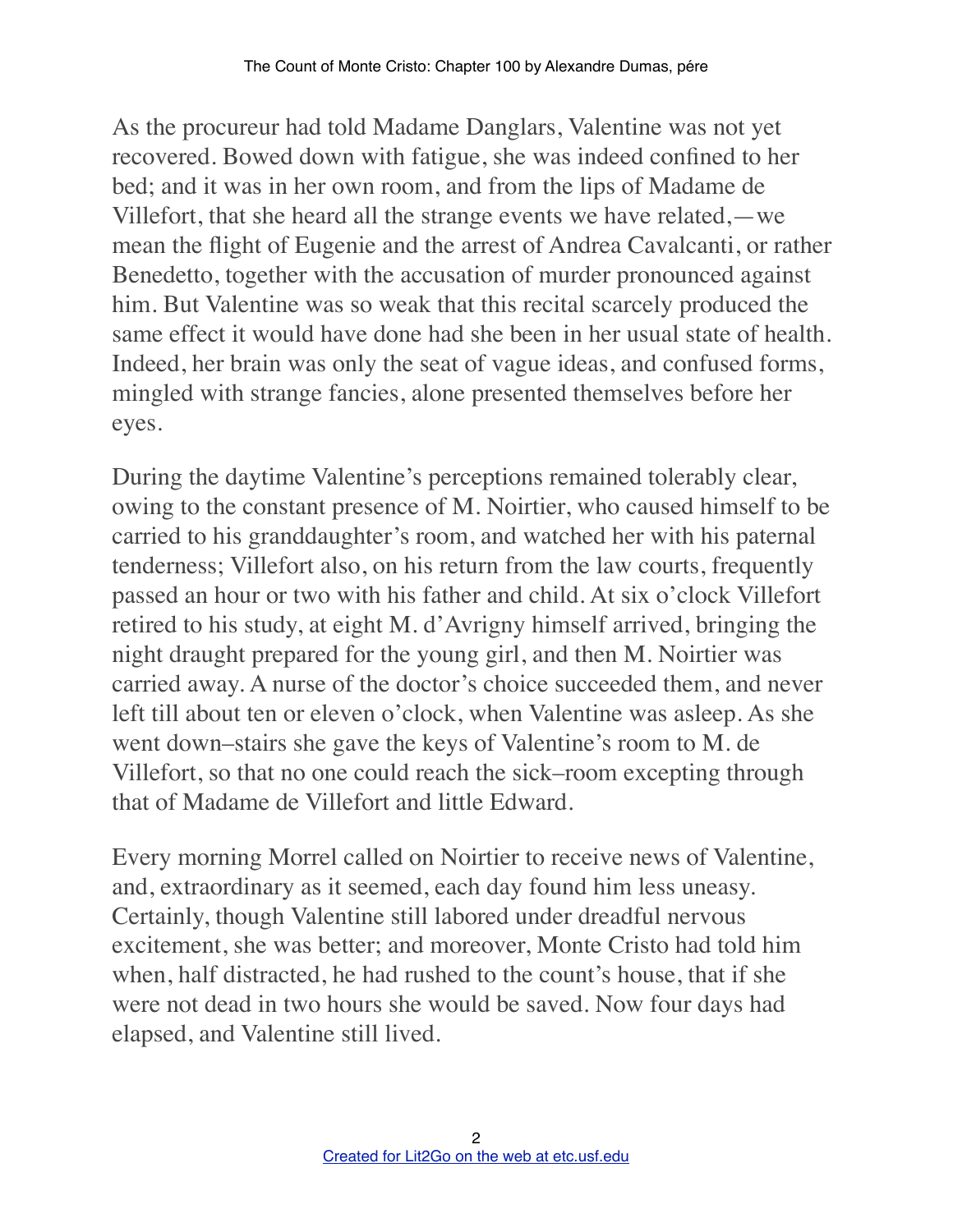The nervous excitement of which we speak pursued Valentine even in her sleep, or rather in that state of somnolence which succeeded her waking hours; it was then, in the silence of night, in the dim light shed from the alabaster lamp on the chimney–piece, that she saw the shadows pass and repass which hover over the bed of sickness, and fan the fever with their trembling wings. First she fancied she saw her stepmother threatening her, then Morrel stretched his arms towards her; sometimes mere strangers, like the Count of Monte Cristo came to visit her; even the very furniture, in these moments of delirium, seemed to move, and this state lasted till about three o'clock in the morning, when a deep, heavy slumber overcame the young girl, from which she did not awake till daylight. On the evening of the day on which Valentine had learned of the flight of Eugenie and the arrest of Benedetto,—Villefort having retired as well as Noirtier and d'Avrigny,—her thoughts wandered in a confused maze, alternately reviewing her own situation and the events she had just heard.

Eleven o'clock had struck. The nurse, having placed the beverage prepared by the doctor within reach of the patient, and locked the door, was listening with terror to the comments of the servants in the kitchen, and storing her memory with all the horrible stories which had for some months past amused the occupants of the ante–chambers in the house of the king's attorney. Meanwhile an unexpected scene was passing in the room which had been so carefully locked. Ten minutes had elapsed since the nurse had left; Valentine, who for the last hour had been suffering from the fever which returned nightly, incapable of controlling her ideas, was forced to yield to the excitement which exhausted itself in producing and reproducing a succession and recurrence of the same fancies and images. The night–lamp threw out countless rays, each resolving itself into some strange form to her disordered imagination, when suddenly by its flickering light Valentine thought she saw the door of her library, which was in the recess by the chimney–piece, open slowly, though she in vain listened for the sound of the hinges on which it turned.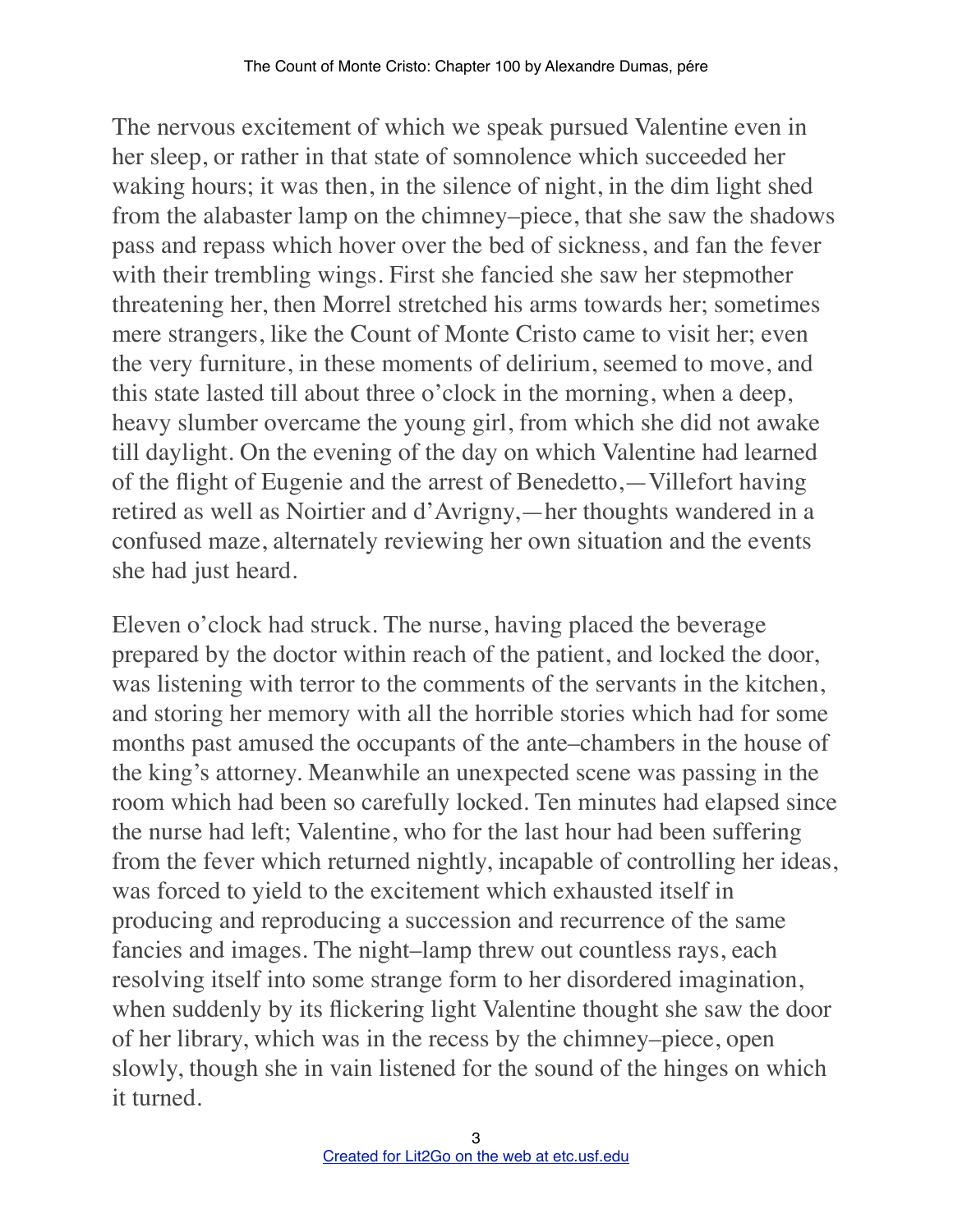At any other time Valentine would have seized the silken bell–pull and summoned assistance, but nothing astonished her in her present situation. Her reason told her that all the visions she beheld were but the children of her imagination, and the conviction was strengthened by the fact that in the morning no traces remained of the nocturnal phantoms, who disappeared with the coming of daylight. From behind the door a human figure appeared, but the girl was too familiar with such apparitions to be alarmed, and therefore only stared, hoping to recognize Morrel. The figure advanced towards the bed and appeared to listen with profound attention. At this moment a ray of light glanced across the face of the midnight visitor.

"It is not he," she murmured, and waited, in the assurance that this was but a dream, for the man to disappear or assume some other form. Still, she felt her pulse, and finding it throb violently she remembered that the best method of dispelling such illusions was to drink, for a draught of the beverage prepared by the doctor to allay her fever seemed to cause a reaction of the brain, and for a short time she suffered less. Valentine therefore reached her hand towards the glass, but as soon as her trembling arm left the bed the apparition advanced more quickly towards her, and approached the young girl so closely that she fancied she heard his breath, and felt the pressure of his hand.

This time the illusion, or rather the reality, surpassed anything Valentine had before experienced; she began to believe herself really alive and awake, and the belief that her reason was this time not deceived made her shudder. The pressure she felt was evidently intended to arrest her arm, and she slowly withdrew it. Then the figure, from whom she could not detach her eyes, and who appeared more protecting than menacing, took the glass, and walking towards the night–light held it up, as if to test its transparency. This did not seem sufficient; the man, or rather the ghost—for he trod so softly that no sound was heard—then poured out about a spoonful into the glass, and drank it. Valentine witnessed this scene with a sentiment of stupefaction. Every minute she had expected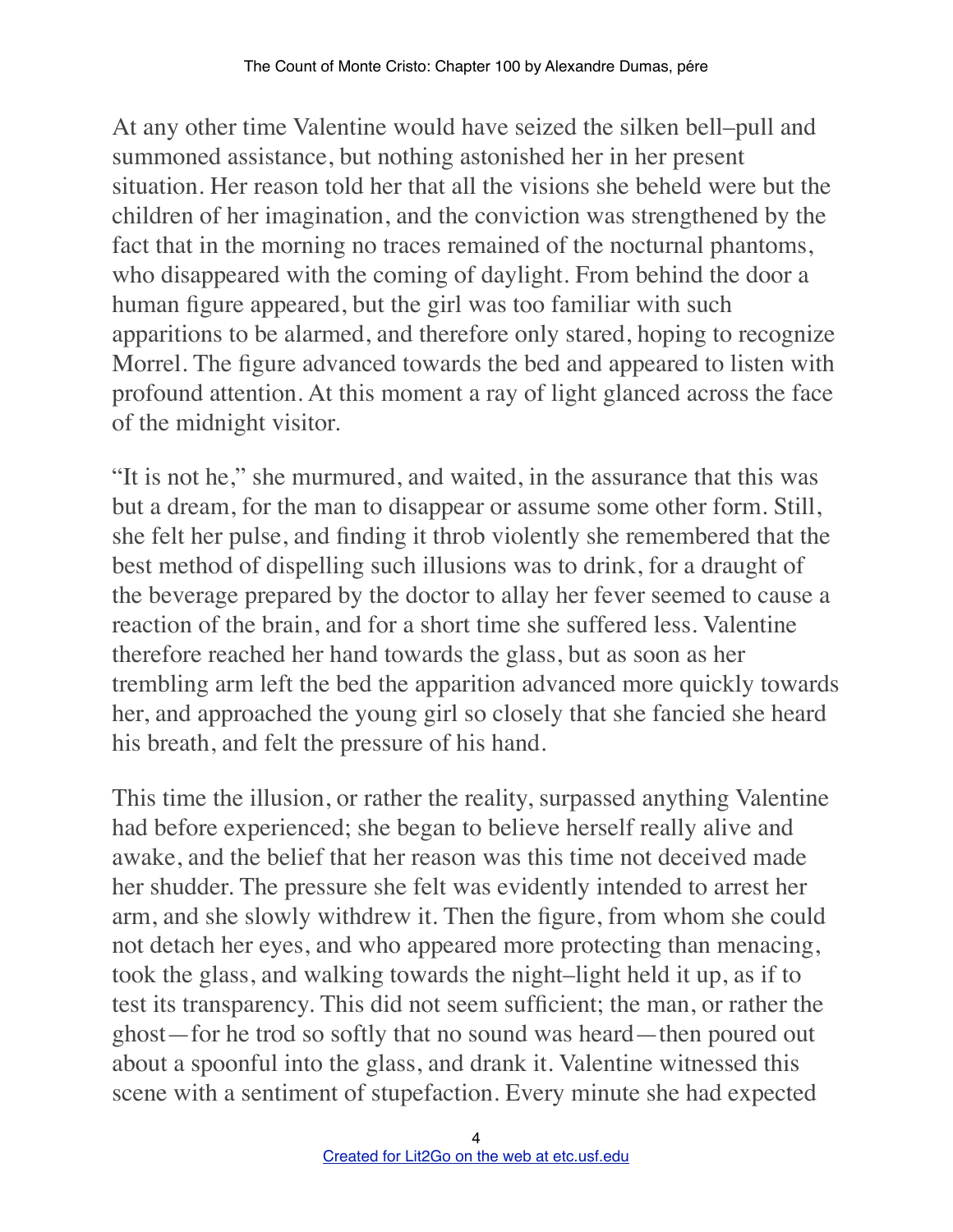that it would vanish and give place to another vision; but the man, instead of dissolving like a shadow, again approached her, and said in an agitated voice, "Now you may drink."

Valentine shuddered. It was the first time one of these visions had ever addressed her in a living voice, and she was about to utter an exclamation. The man placed his finger on her lips. "The Count of Monte Cristo!" she murmured.

It was easy to see that no doubt now remained in the young girl's mind as to the reality of the scene; her eyes started with terror, her hands trembled, and she rapidly drew the bedclothes closer to her. Still, the presence of Monte Cristo at such an hour, his mysterious, fanciful, and extraordinary entrance into her room through the wall, might well seem impossibilities to her shattered reason. "Do not call any one—do not be alarmed," said the Count; "do not let a shade of suspicion or uneasiness remain in your breast; the man standing before you, Valentine (for this time it is no ghost), is nothing more than the tenderest father and the most respectful friend you could dream of."

Valentine could not reply; the voice which indicated the real presence of a being in the room, alarmed her so much that she feared to utter a syllable; still the expression of her eyes seemed to inquire, "If your intentions are pure, why are you here?" The count's marvellous sagacity understood all that was passing in the young girl's mind.

"Listen to me," he said, "or, rather, look upon me; look at my face, paler even than usual, and my eyes, red with weariness—for four days I have not closed them, for I have been constantly watching you, to protect and preserve you for Maximilian." The blood mounted rapidly to the cheeks of Valentine, for the name just announced by the count dispelled all the fear with which his presence had inspired her. "Maximilian!" she exclaimed, and so sweet did the sound appear to her, that she repeated it —"Maximilian!—has he then owned all to you?"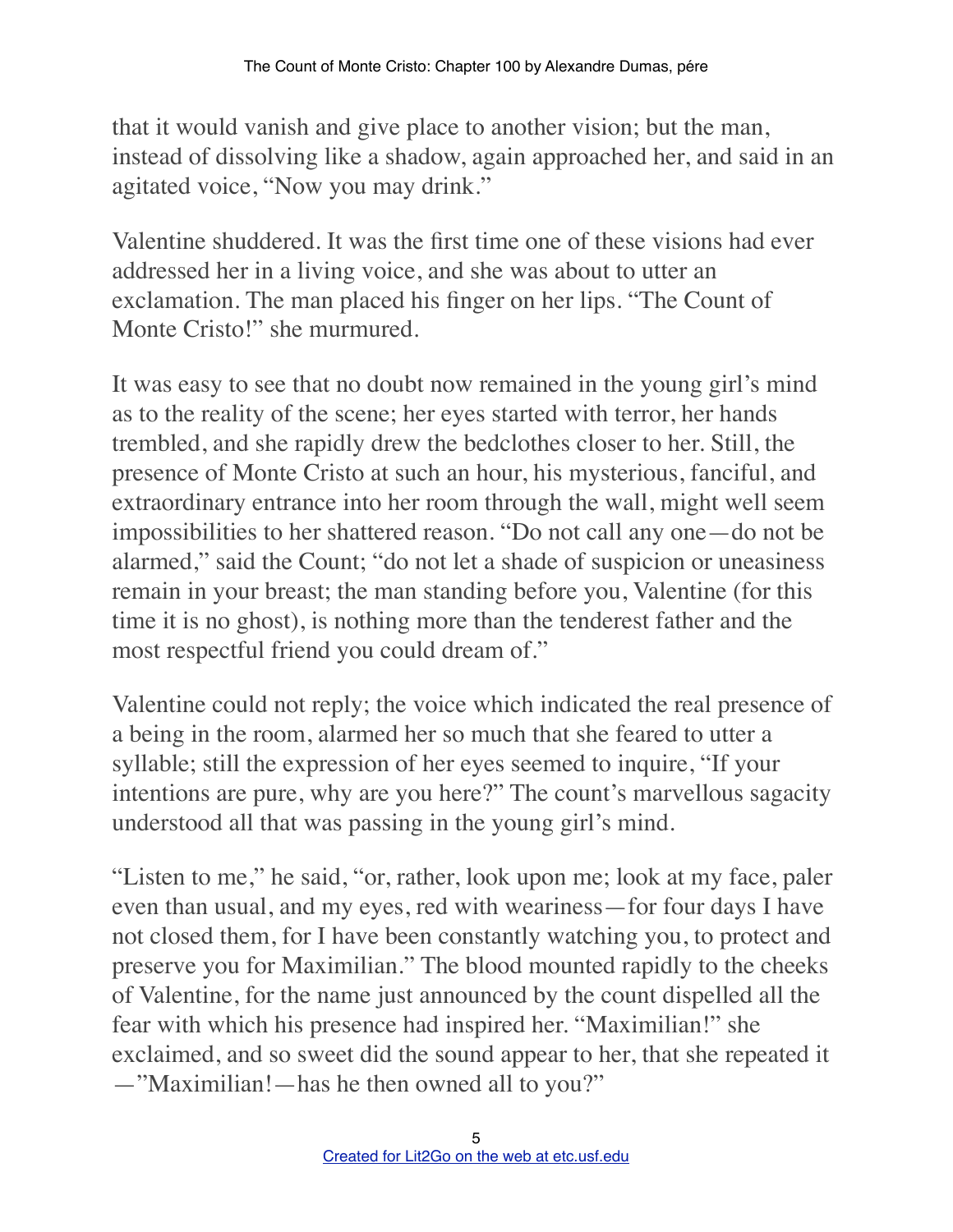"Everything. He told me your life was his, and I have promised him that you shall live."

"You have promised him that I shall live?"

"Yes."

"But, sir, you spoke of vigilance and protection. Are you a doctor?"

"Yes; the best you could have at the present time, believe me."

"But you say you have watched?" said Valentine uneasily; "where have you been?—I have not seen you." The count extended his hand towards the library. "I was hidden behind that door," he said, "which leads into the next house, which I have rented." Valentine turned her eyes away, and, with an indignant expression of pride and modest fear, exclaimed: "Sir, I think you have been guilty of an unparalleled intrusion, and that what you call protection is more like an insult."

"Valentine," he answered, "during my long watch over you, all I have observed has been what people visited you, what nourishment was prepared, and what beverage was served; then, when the latter appeared dangerous to me, I entered, as I have now done, and substituted, in the place of the poison, a healthful draught; which, instead of producing the death intended, caused life to circulate in your veins."

"Poison—death!" exclaimed Valentine, half believing herself under the influence of some feverish hallucination; "what are you saying, sir?"

"Hush, my child," said Monte Cristo, again placing his finger upon her lips, "I did say poison and death. But drink some of this;" and the count took a bottle from his pocket, containing a red liquid, of which he poured a few drops into the glass. "Drink this, and then take nothing more to–night." Valentine stretched out her hand, but scarcely had she touched the glass when she drew back in fear. Monte Cristo took the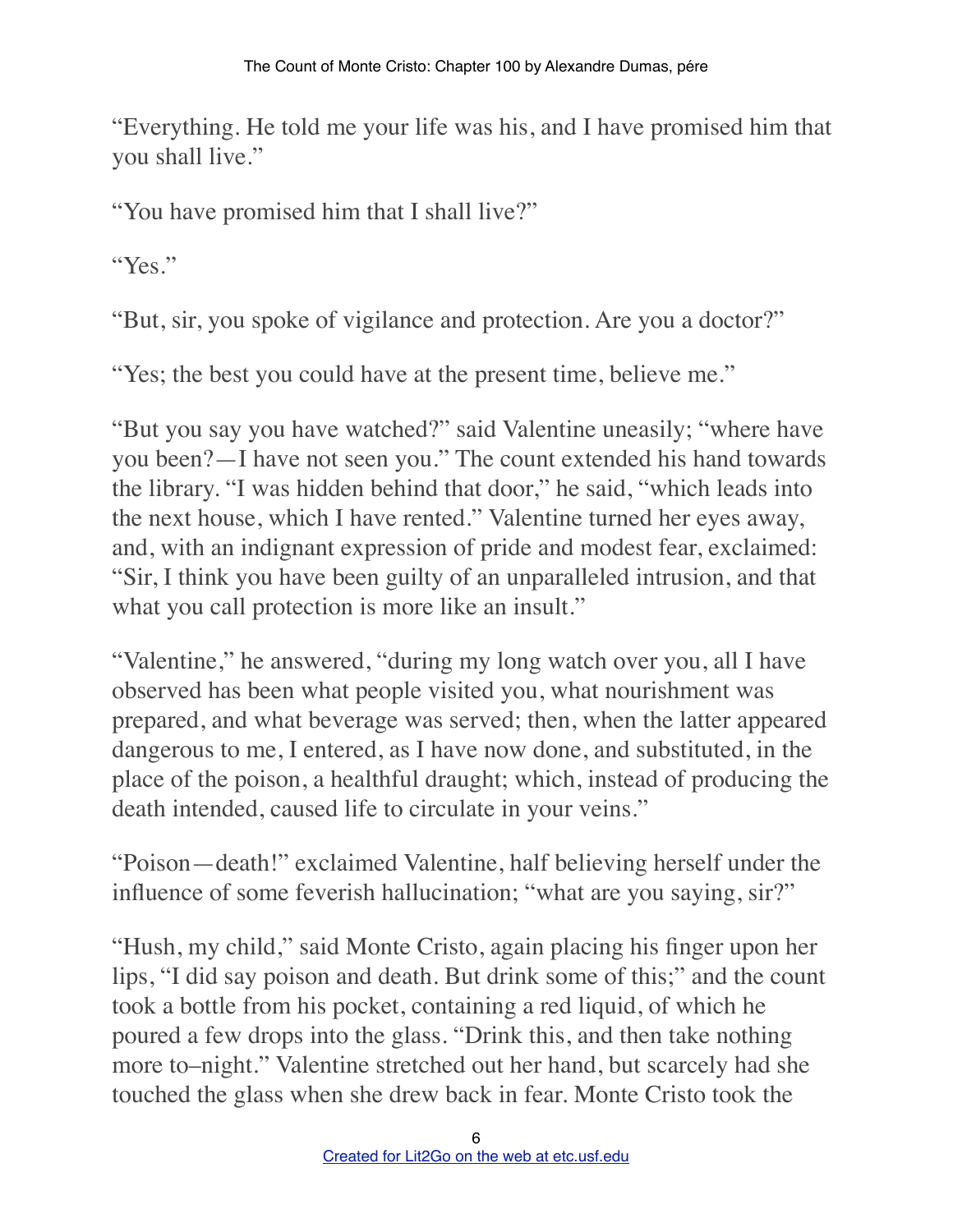glass, drank half its contents, and then presented it to Valentine, who smiled and swallowed the rest. "Oh, yes," she exclaimed, "I recognize the flavor of my nocturnal beverage which refreshed me so much, and seemed to ease my aching brain. Thank you, sir, thank you!"

"This is how you have lived during the last four nights, Valentine," said the count. "But, oh, how I passed that time! Oh, the wretched hours I have endured—the torture to which I have submitted when I saw the deadly poison poured into your glass, and how I trembled lest you should drink it before I could find time to throw it away!"

"Sir," said Valentine, at the height of her terror, "you say you endured tortures when you saw the deadly poison poured into my glass; but if you saw this, you must also have seen the person who poured it?"

"Yes." Valentine raised herself in bed, and drew over her chest, which appeared whiter than snow, the embroidered cambric, still moist with the cold dews of delirium, to which were now added those of terror. "You saw the person?" repeated the young girl. "Yes," repeated the count.

"What you tell me is horrible, sir. You wish to make me believe something too dreadful. What?—attempt to murder me in my father's house, in my room, on my bed of sickness? Oh, leave me, sir; you are tempting me—you make me doubt the goodness of providence—it is impossible, it cannot be!"

"Are you the first that this hand has stricken? Have you not seen M. de Saint–Meran, Madame de Saint–Meran, Barrois, all fall? would not M. Noirtier also have fallen a victim, had not the treatment he has been pursuing for the last three years neutralized the effects of the poison?"

"Oh, heaven," said Valentine; "is this the reason why grandpapa has made me share all his beverages during the last month?"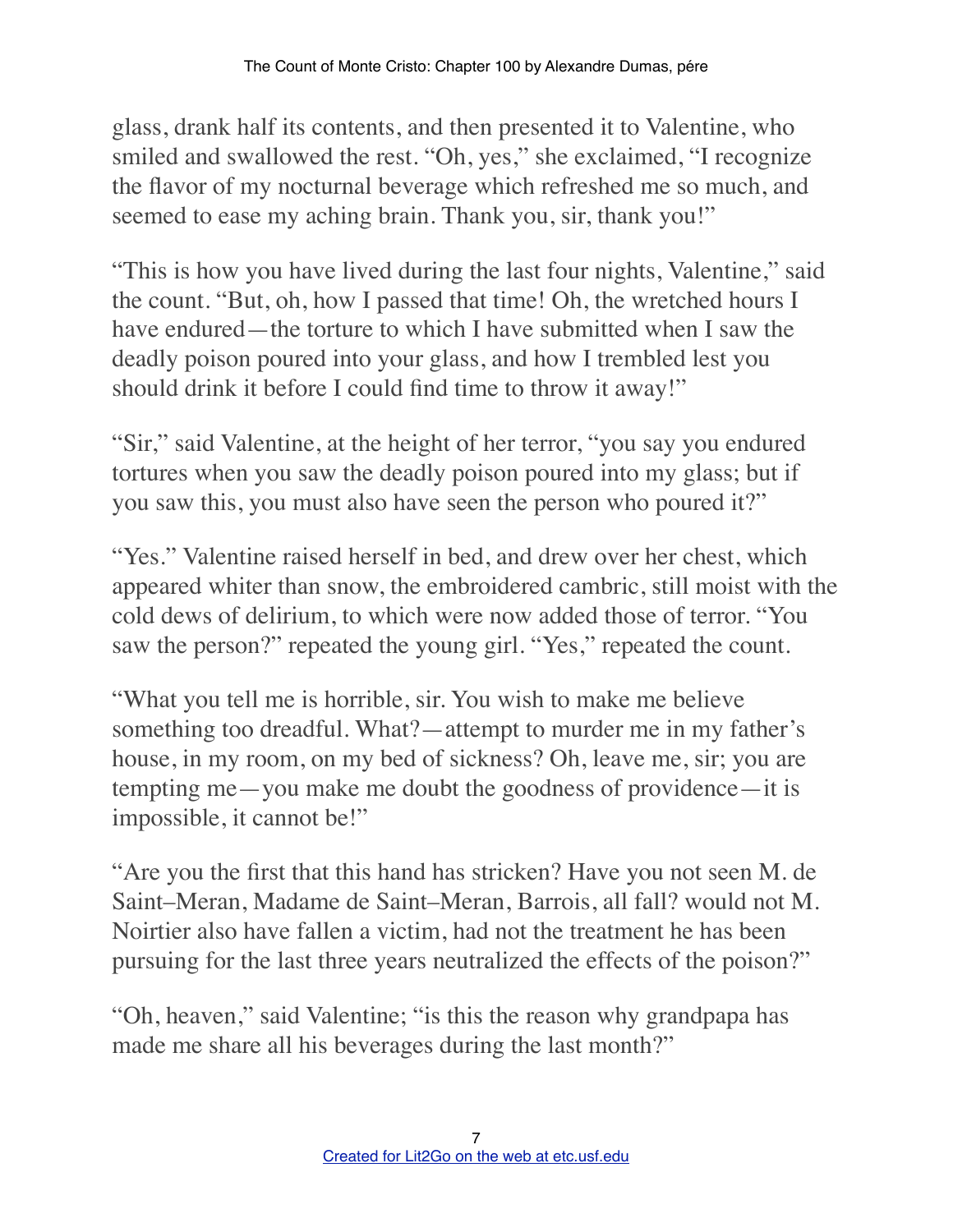"And have they all tasted of a slightly bitter flavor, like that of dried orange–peel?"

"Oh, yes, yes!"

"Then that explains all," said Monte Cristo. "Your grandfather knows, then, that a poisoner lives here; perhaps he even suspects the person. He has been fortifying you, his beloved child, against the fatal effects of the poison, which has failed because your system was already impregnated with it. But even this would have availed little against a more deadly medium of death employed four days ago, which is generally but too fatal."

"But who, then, is this assassin, this murderer?"

"Let me also ask you a question. Have you never seen any one enter your room at night?"

"Oh, yes; I have frequently seen shadows pass close to me, approach, and disappear; but I took them for visions raised by my feverish imagination, and indeed when you entered I thought I was under the influence of delirium."

"Then you do not know who it is that attempts your life?"

"No," said Valentine; "who could desire my death?"

"You shall know it now, then," said Monte Cristo, listening.

"How do you mean?" said Valentine, looking anxiously around.

"Because you are not feverish or delirious to–night, but thoroughly awake; midnight is striking, which is the hour murderers choose."